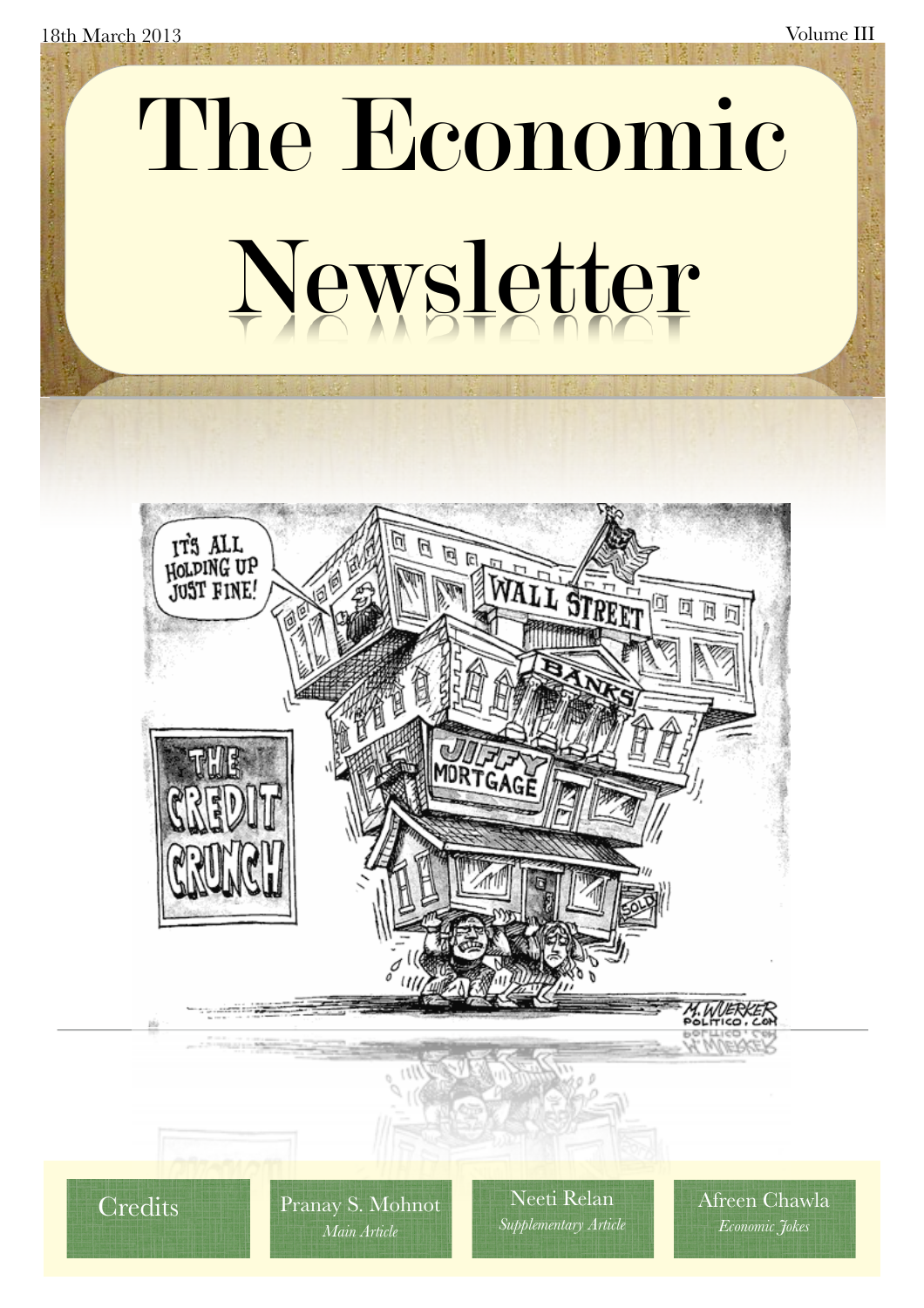## The Olympics: Good or Bad?

The Olympics bring us together through athletic achievement and grandeur. It's a chance to bond as a nation so as to cheer on your country as one patriotic entity that vicariously lives through our competitors to experience the thrill of victory,

and the agony of defeat.

Okay, enough of the flashy words. Let's get to some of the economic aspects of the London 2012 Olympic Games.

We all know that winning a bid for the Olympic

Games is an

automatic boost to a country's economy. In fact, studies have shown that it gives a powerful boost to exports even for those countries that lose out on the bid.

It's a call out to the rest of the world that you're thriving and ready for business. In addition, it's an opportunity to rebrand

your country and let it make an impact on the planet.

The extravaganza of the Games lures thousands of tourists into the host nation, causing businesses to boom, consequently lifting domestic

the cost. Some models predict that most successful bidders of the Olympics actually regret hosting the Games.

The economic boom is so momentary and short-lived that nearly all host cities lose



demand. Moreover, preparation and construction result in the creation of a plethora of new jobs, reducing unemployment in recession-ridden countries like London. But as soon as the games are over, these jobs are gone.

The price of preparing a city for the Olympics is staggering; so much so that the economic boost doesn't necessarily justify

substantial amounts of money by the time the Games are gone. Stadiums and buildings built for athletes that cost millions have little use after the games are over.

Take the

Bird's Nest stadium from the Beijing Olympics for example, the world's largest steel structure; it was an engineering marvel. But what has happened to it now? It just sits there collecting dust looking like a dirty construction zone, having a maintenance cost to the tune of 11 million dollars per year. The same goes with the facilities in Athens, which is now in a state of despair.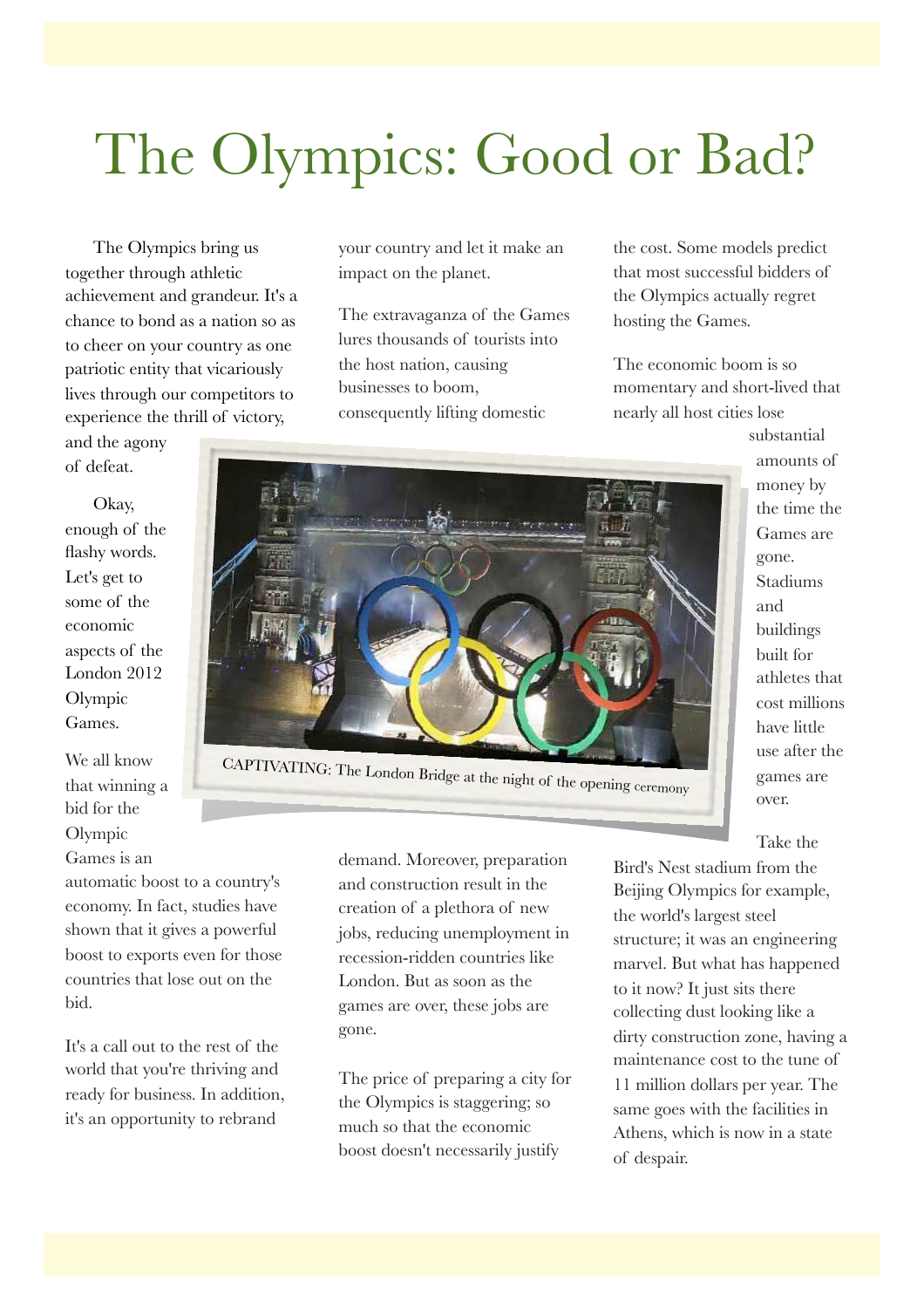The military cost of hosting the Games is no less astounding. In last year's Games, the number of troops deployed for security was

the largest mobilization of troops since World War II. Security is the top priority and organizers don't want anything to go wrong.

This means the government has to fork out of pounds from the Olympic pot of wealth that has been fueled by the hard-earned money of innocent taxpayers.

Another problem that arose even before the Games started revolved around the concept

of regeneration. Regeneration occurs when better facilities and public services are brought into an area with the pre-existing community staying where it is (example: better schools, hospitals et cetera), hence generally improving the standard of living.

The east end of London is on a bottom economic run and that's where most of the construction for the Games took place.

With all that money filtering in the area, inhabitants of the east end were told and hoping for quality of life to improve their

So what we have beneath the glitz, the spectacle, and the record breaking performances are pushed-aside forgotten

> people whose lives are greatly affected by the games, but in a negative way.

> "Governments want to host these events because they are highly prestigious and hugely popular with the electorate," says Professor Stefan Szymanski, a specialist in the economics of sport at the University of Michigan, "If you tell me you're going to have a party, that's great – but if you tell me you're going to have a party and



CRUEL: Wealthy plutocrats forcing innocent people out of their locality

locality; and that is, for a regeneration to take place. It's not what's happening in parts of east London that are most directly affected by the Games where people are being taken from their neighbourhoods and being told to leave for smacking new amenities to be built that only cater to affluent plutocrats, a completely different economic class. These happenings are already evident in the London Borough of Newham, Hackney and other parts of east London.

get rich at the same time, then I'm not going to believe you.".

Host cities try so hard to put their best foot forward that sometimes they don't care where they're stepping, and that's a sad realization.

By

Pranay S. Mohnot

11 A Level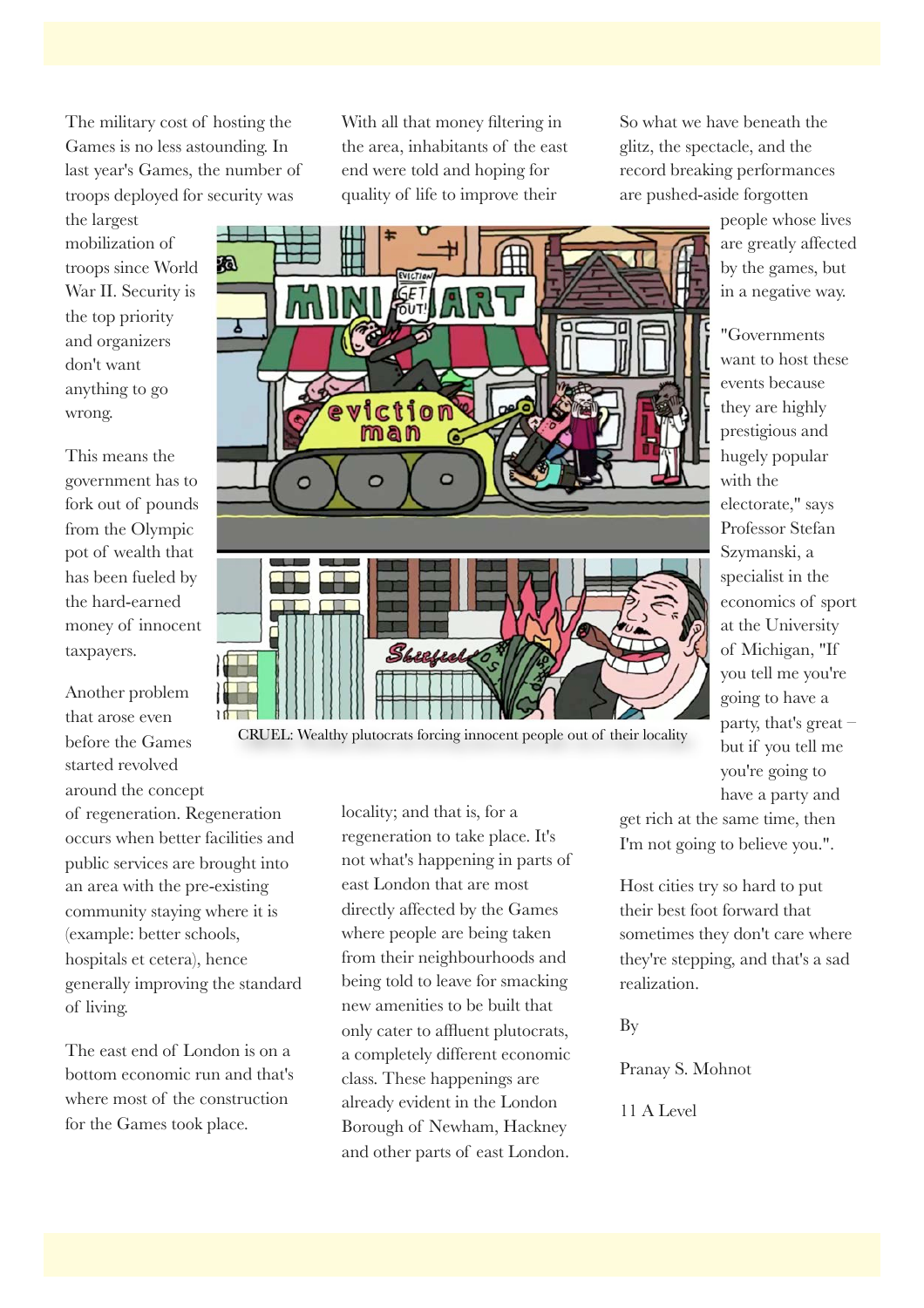## Measuring The Happiness Index:

Gross National Happiness (GNH) or the Happiness Index measures the happiness, satisfaction and quality of life in the economy.

It cannot be measured quantitatively as, to think rationally, how does one put a measure of value on happiness? Therefore, the factors contributing to the index are usually social objectives, such as income inequalities, literacy rates, infant mortality rates, pollution, sanitation etc.

Till recently not much thought was given to the GNH as it was not considered to be an effective indicator of the progress in an economy.

So far, the only country to have successfully established GNH is Bhutan and rightfully so, as Gross National Happiness is a term coined by His Majesty the Fourth King of Bhutan in the 1970s.

The concept implies that sustainable development should take a holistic approach towards notions of progress and give equal importance to non-economic aspects of wellbeing. Such as: good governance, sustainable socio-economic development, cultural preservation, and environmental conservation.

For this issue of the newsletter we had decided on calculating our schools Gross Happiness but for the lack of knowledge in using the traditional method we settled on asking our student body and teachers their happiness rating on a scale of 1 to 10.

In the 2012's results of a threeyear long survey, done by Gallup, a research



School happiness Index

based performancemanagement consultancy, 36% Singaporeans reported to

feeling anything. They had been asked whether they experienced five positive and five negative emotions a lot during the course of a day.

On this Jon Clifton, a partner and director at Gallup, wrote in an article "The implications for an emotionless society are significant…The bottom line is that Singaporeans are productive, highly disciplined citizens who are not enjoying their lives much."

As you can see below, almost one-fourth\* of our school has voted to being unhappy i.e. from 1 to 5 with the major reason being the approaching exams.

The only question is will we be able to turn this unhappiness in to a budget surplus or will we fail drastically, keeping in mind the vast age gap between the Singapore labor force and our school students?

By

Neeti Relan

11 A Level

\*Due to time constraints we could not reach out to the entire A-block. Our sincerest apologies.